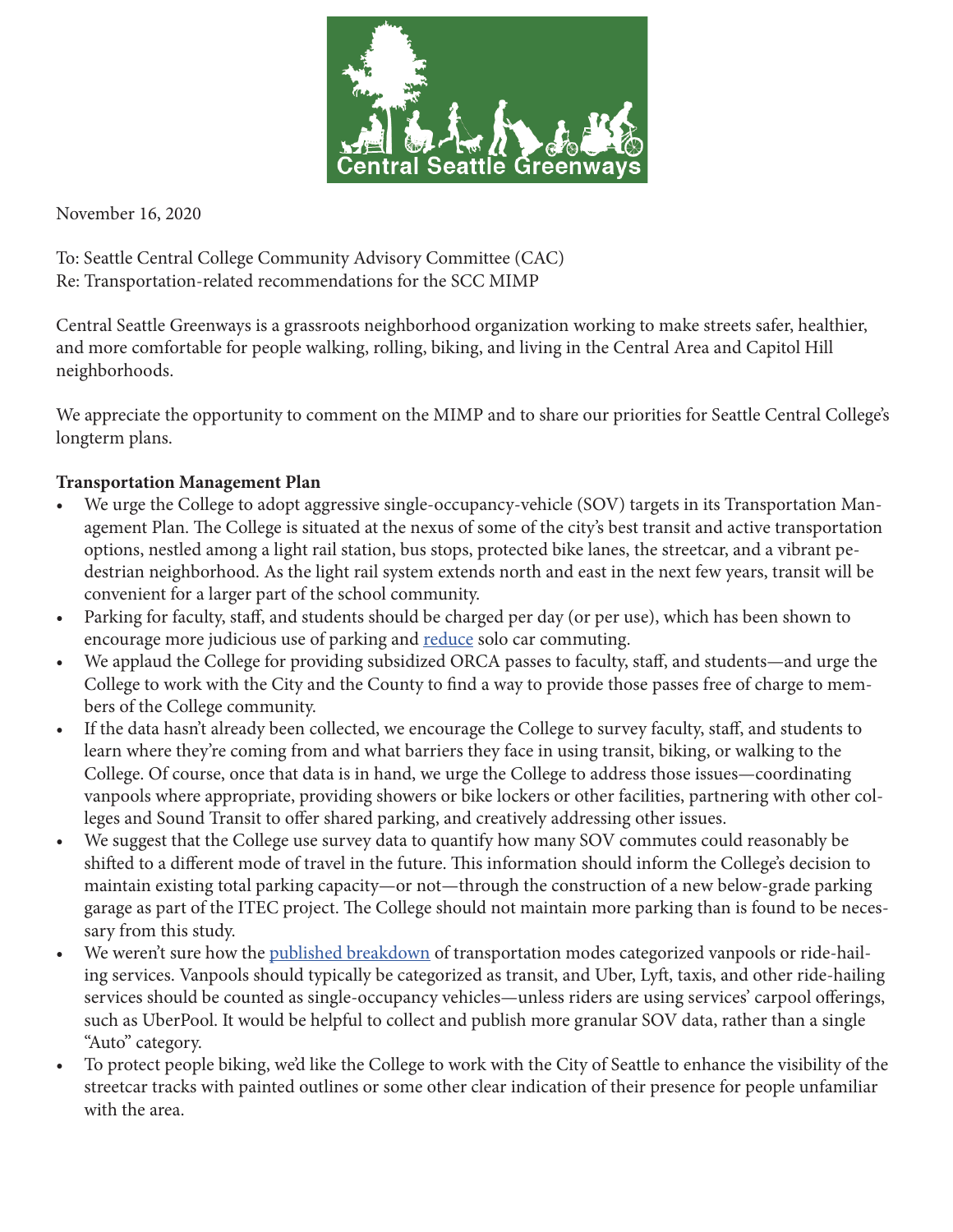# **Redevelopment of the parking garage at Harvard and Pine**

- We support repurposing that space to accommodate student housing while also providing some paid public parking.
- The garage should have dedicated vanpool parking spaces.
- The garage should not only have charging spaces for electric vehicles (cars), but also for electric bicycles and scooters.
- We support the CAC recommendation to relocate garage entrances to reduce congestion from vehicles queuing on Pine Street and enhance pedestrian comfort on Harvard.

# **Pedestrianizing Harvard**

- We expect students to walk from their housing to the school, crossing the street wherever it's convenient rather than detouring to the intersection. We believe Harvard should be pedestrianized to the extent possible, allowing service vehicles and vehicles accessing residences and garages on the street itself but discouraging through traffic—and slowing all traffic.
- There are many ways to calm traffic, such as installing diverters, narrowing lanes, adding speed humps, changing the street surface to cue drivers to a different kind of street, etc. We'd love to be part of an ongoing conversation about how to make Harvard the most pedestrian-friendly street it can be.
- Generally, the College entrances on Harvard are confusing and uninviting. Even installing clearer signage would help people navigate the space, but we'd like to see the College find creative ways to make the "back" of the College less grim, especially near the garages for the mail and receiving area. Murals, benches, little free libraries or little free food pantries, planter boxes, and other human-scale changes would be welcome. The lack of a planting strip means that the concrete—though interrupted by the trunks of several mature trees is relentless and gray.
- Pedestrian lighting would make the street more welcoming as well.
- Separating dumpster areas, and, where possible, providing public restrooms, would make these areas more pedestrian-friendly.

# **Micromobility**

The College should work with the City and bike- and scooter-rental companies to create designated dropoff/ pickup spots for rental bikes and scooters, which could be actual docking stations for recharging as well. Having bikes and scooters in convenient, predictable places encourages their use and can also reduce the number that are left in inappropriate areas, such as pedestrian walkways.

# **Bike parking**

- Generally, the area needs more bike racks, especially south of Pine.
- Covered bike racks should be located near every major entrance for short-term use.
- Additional more secure, covered bike parking should be available in the parking garage for evening events or other longer-term use. There are different models, but generally a well-lit, restricted-access room that includes racks to lock bikes to, such as the bike facilities at SkyTrain stations in Vancouver, B.C., provide good security.
- Bike parking should be well-signed at its location and wayfinding signage near venue doors should point to bike parking, too. The College's website should also clearly state where bike parking is available generally and for every venue.

# **Public restroom**

We support the inclusion of a public restroom in the proposed Information Technology Education Center, and urge the City of Seattle to partner with the College to fund the restroom's maintenance and staffing.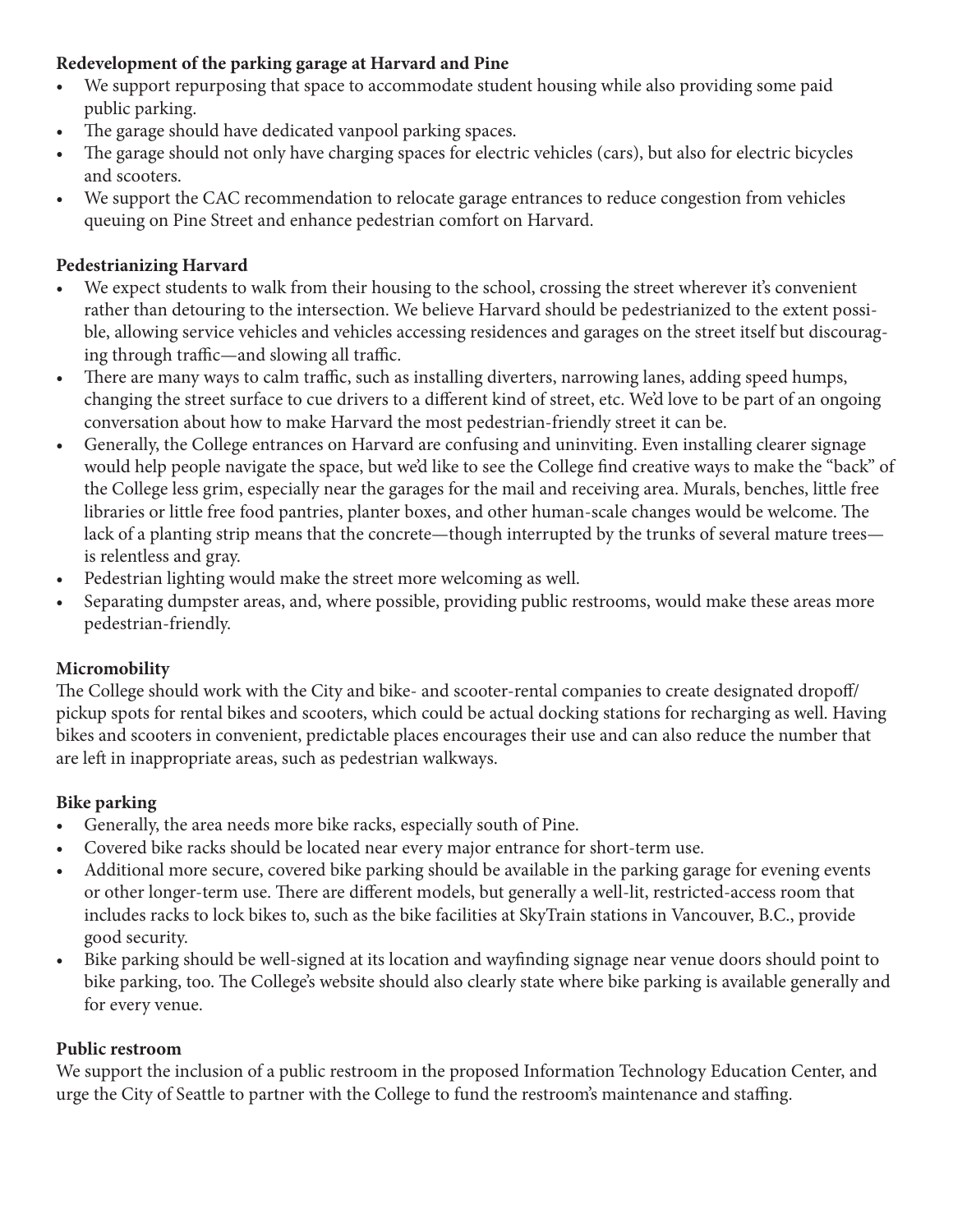## **Public-facing areas**

- We are encouraged by the College's plan to improve the pedestrian experience on Pine between Broadway and Boylston.
- Between Harvard and Boylston, small, active, retail and restaurant spaces will make that area of Pine more vibrant.
- Between Broadway and Harvard, we'd like to see the area reconfigured to continue to provide some green space in a way that is usable by the College community and the public -- and that lets students and other pedestrians traverse the area.
- Given the history of protest and civic engagement at Broadway and Pine, the College might engage with community to commission an artwork honoring the struggle for civil rights in that area.
- If the ballot box will remain on Broadway, there may be an opportunity for public art nearby celebrating voter participation.

We appreciated the opportunity to discuss the MIMP with the architect and a representative of the CAC. If you have questions about anything we've written here, or if we can provide help in the future, please don't hesitate to contact us at centralseattlegreenways@gmail.com.

Brie Gyncild & David Seater, Co-chairs Central Seattle Greenways *centralseattlegreenways@gmail.com*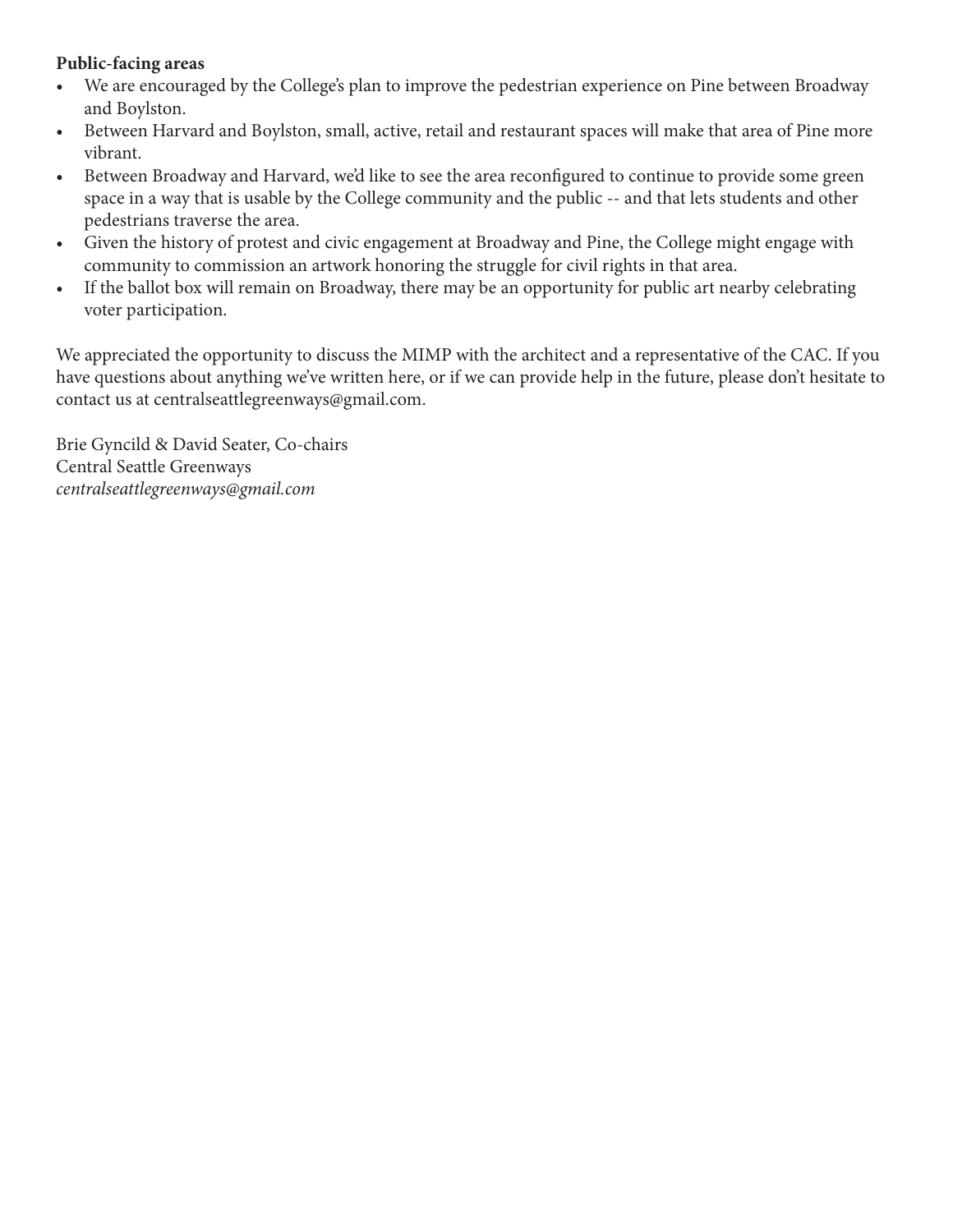## Sheehan, Maureen

| From:              | John Eickelberg <john.eickelberg@gmail.com></john.eickelberg@gmail.com> |
|--------------------|-------------------------------------------------------------------------|
| Sent:              | Saturday, November 14, 2020 5:44 PM                                     |
| To:                | Sheehan, Maureen                                                        |
| Subject:           | Seattle Central College Walking Tour Comments                           |
| <b>Categories:</b> | Seattle Central College                                                 |

CAUTION: External Email

#### Hi Maureen,

Per your request I'm sending you these over the weekend. First, thanks to you for making this opportunity available and please pass my thanks onto Steven for an informative, thought provoking narration to go with the tour. The comments below go roughly in the same order as the tour but first I'll write my general comments.

General comments.

- 1. Seattle Central is a fixture of not just the neighborhood, but surrounding neighborhoods as well. In particular, I'll mention the evening classes taken by folks of all ages many of whom walk to the campus. These students are accessing the campus in the evenings during the school year which has the shortest days. Planning the pedestrian paths such that they are well lit and well travelled, by students and the community at large, will benefit the evening students' sense of safety and create a passive communication opportunity for the college to attract more evening students which increases the productive use of the campus facilities.
- 2. The users of hardscape areas are evolving quickly now. The introduction of share electric scooters and share electric bicycles leads to numerous folks with little experience using these devices and operating them amongst pedestrians. Careful design is needed to reduce the likelihood of accidents. The large grade of the campus provides the opportunity to place stairs and switchback ramps that are easily traversed by personal; mobility devices and wheelchairs in ways that will naturally discourage the development of pathways for these powered devices (and non-powered bicycles) without the need for negative signage and impractical enforcement.
- 3. Also, the introduction of these share devices in conjunction with high demand destinations, such as an urban college campus and a light rail station inevitably leads to haphazard storage of these devices. The edges of the campus will benefit from planning for these devices with marked areas for leaving them.
- 4. A third on this topic is the necessity for sufficient space for student parking of personal bicycles and share devices that do not simply get taken over by light rail users. This can be accomplished by locating larger areas for students one building away from the arterials.
- 5. Lastly, the student perspective that I heard, that the open space on Broadway and Pine Street are not their space is in direct opposition to fostering a positive learning environment for young people. I encourage the design team to find passive ways to delineate the campus from the street while not discouraging the community to enjoy an interlude as an outdoor guest on campus.

Broadway Achievement Center

- 1. This project as described is simultaneously a very clever unorthodox usage and a big challenge. I encourage the team to reimagine the priazza area to create outdoor collaborative spaces while retaining streetside site lines to this beautiful landmark building.
- 2. One idea that was mentioned was a gateway at the sidewalk. Thinking on this on my ride home I was imagining an almost wispy structure, frozen lace is the descriptor that stuck with me, that has perhaps seven or even nine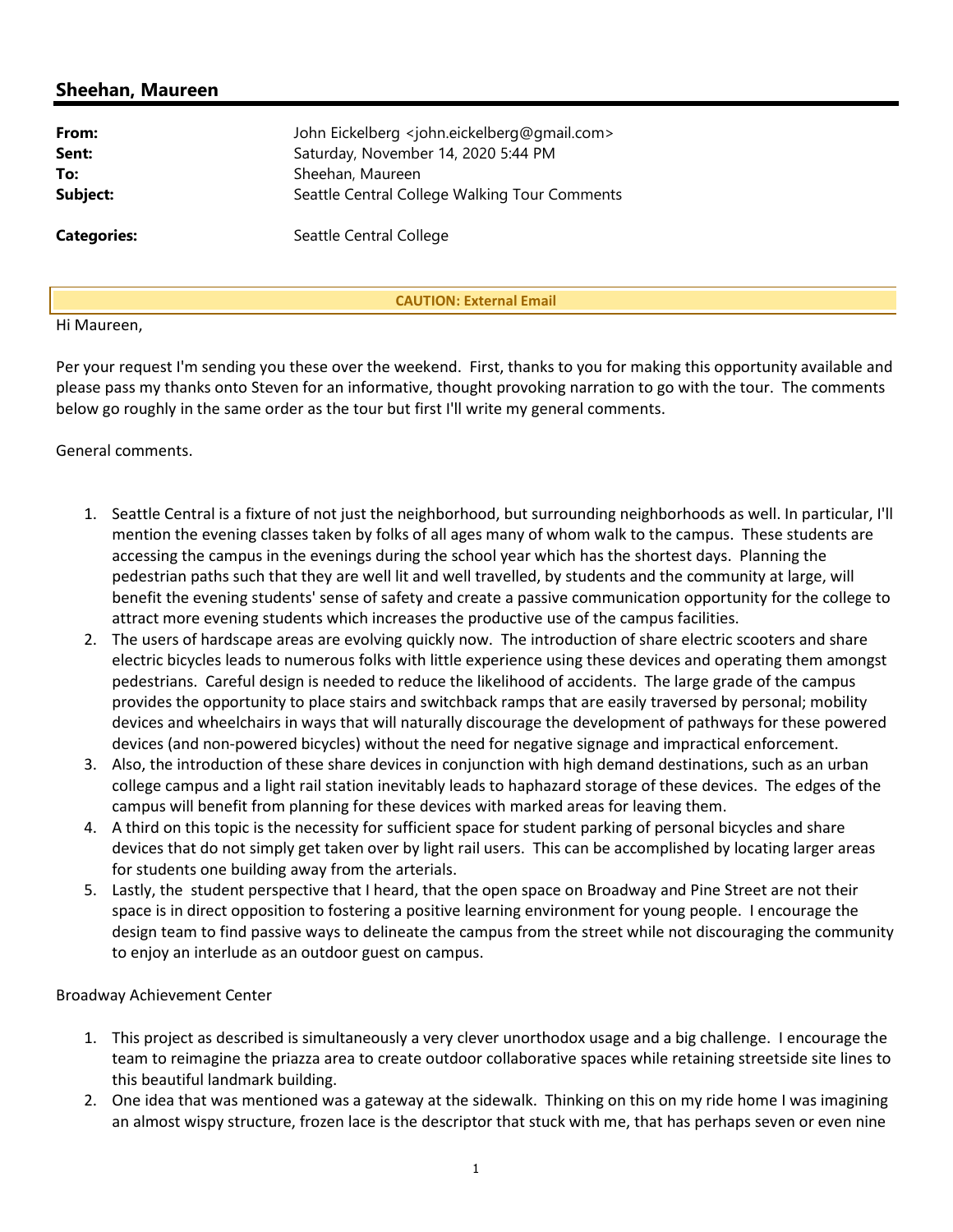ungated openings to the street. The building would easily be seen and admired without entering the campus. Non-students would feel no barrier to entry yet know they were guests in the students' space.

- 3. Collaborative space could be created with placement of outdoor tables with seating interspersed with sculptures. The sculptures could delineate a pathway to the main entrance of the building and around toward Harvard Ave, while the placement of tables and seating outboard creates multiple collaborative spaces that are not hidden.
- 4. The frozen lace could be placed closer to Broadway and lengthened northward to gently sequester the priazza area on the east side of BE Phase II, perhaps with fewer openings and some screening to further reduce the street interaction.

### Student Union/Mitchell

- 1. The distance from Pine Street to Howell Street is long enough that an access through to Cal Anderson Park is very welcomed in this site so I would like to discourage the design team from eliminating both pathways.
- 2. That said, I think there is much to be gained by enclosing the area between these two buildings with a working atrium space. This space could easily include a students only pathway to the park.
- 3. The fact that the students paid for the Student Union was a complete surprise to me. I encourage the design team to incorporate some sort of signage to let the community know that. And my corollary suggestion is to have a place to accept donations from the community to match the students contributions. Many of us would do so immediately.
- 4. Lastly, a weird but fun idea. The working atrium could have a marquise with a reader board to list upcoming public events at the campus.

### Edison East

- 1. This grand wide sidewalk is a great place to share space with the community. Could there be some facility to display relevant artifacts? Student art work? Future changes? Alumni Accolades?
- 2. This space has always seemed to me like it should have year round cart vendors. I am confident that this could be achieved without raising the ire of local small businesses and could not help wondering if the college could use a few carts as a small business incubator for students. A wide sheltering awning could create space for a dozen carts with room to browse them.

### ITEC

- 1. The distance from Pine Street to Denny Street is very long so I encourage the design team to retain and improve this pass through.
- 2. With 200 rainy days per year the college really needs to connect Edison to the Science/Math Building and ITEC. A single story sky bridge at the third floor level could be designed to appear almost as the cap of an ornate pergola above the walkway rather than the light blocking monolith that the community is probably imagining. I encourage the design team to weigh the shelter and safety of the students more heavily than the aesthetic protests of the community.
- 3. The underground parking garage should include migration of all disabled parking from Harvard Avenue. The dry, flat garage with nearby elevators to the skybridge is much more suitable.
- 4. I encourage the design team to include a large student and staff bicycle cage in the garage. Secure and dry bike storage is the enabler of human powered commutes.
- 5. The need for the underground parking creates an opportunity to have a direct connection to the light rail from campus. Please do not pass it up. With the addition of cardlocks to campus buildings, this door could easily be secured and all hours accessible to students and staff.
- 6. This large building creates an opportunity to combine the HVAC heat transfer demand with a unique urban water feature which would totally transform the pass through area on the south side...and that third story sky bridge could provide a spectacular drop too!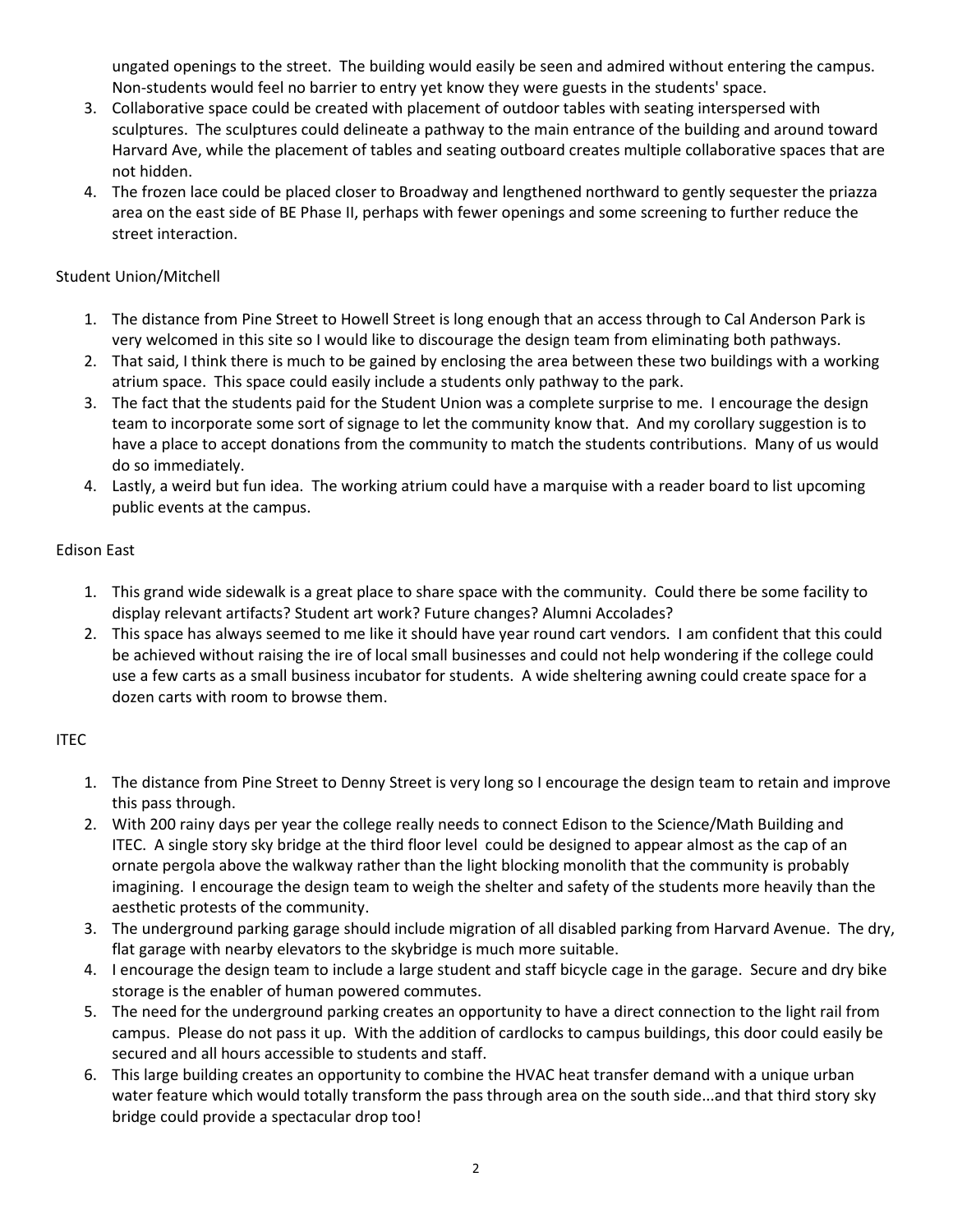### Harvard Buildings

- 1. Could these be combined into one building?
- 2. Please consider a dry connection to Edison and/or Science and Math.

#### Student Housing

- 1. This building will end up transforming the campus. Students being on-site will create an after class life on campus which should extend the active periods into the evening hours and onto the weekends which is positive for the neighborhood. I encourage the design team to plan for this by upgrading the nearby public areas with clear site lines and bright tamper free lighting.
- 2. Relocating the garage entrance to Boylston Avenue will reduce pedestrian car interactions but if the route to the new ITEC garage is via Harvard Avenue, this may still need some calming features to protect students crossing from housing to campus
- 3. The berm feature could be transformed into a transition from the housing building across public space into campus and the grade can enable natural delineations in the transition.
- 4. I encourage the design team to again consider ways to create a natural separation between the public space and the campus as discussed for the east side of the Broadway Achievement Center.

### Pine Street & Broadway Corner

- 1. The mature trees along Pine Street are a beautiful disruption to the hardscaped urban environment of Broadway and other nearby arterials, I encourage the design team to find a way to keep them if possible.
- 2. The wooded space is rendered inaccessible to the community or students by the masonry and iron barricades. This space should be for students, again without restriction to non-students while fostering the clear indication that they are guests. The addition of some ungated archways and street side limitations and removal of the interior barricades would improve utilization.
- 3. The area beneath the priazza could be furnished with some lighting and tables with seating similar to park shelters, offering students weather protected outdoor space. It looks like it is accessible from the building so this area could be kept sealed with more attractive fencing.

#### Loading Dock Thoughts

- 1. I have had some time to think about the loading dock challenge and have one somewhat developed idea to share.
- The current sidewalk and parking lane on Harvard Ave could start ramping downward north of Pine just past the entrance to the Student Housing.
- This ramp could easily achieve a half story or more drop prior to reaching the current loading dock location.
- A flat area of about 1.5 truck lengths would follow with a ramp back up to grade by Howell Street.
- The ramp would need to be fenced off from the street at grade for safety and security.
- Trucks would enter from the south and be able to pull straight through.
- All refuse dumpsters could be housed in the existing tall loading bay which now has sufficient height for a refuse truck to empty the dumpsters.
- The second loading bay could contain a translating loading dock that extends behind any delivery truck to facilitate off load into the building.
- The entire ramp and loading area could be capped with a promenade connecting the Howell Street pass through to the pass through between BE Phase II and the Broadway Achievement Center.
- This promenade could then reconnect to existing grade with stairs along the West sides of the Broadway Achievement Center and the Science/Math Building.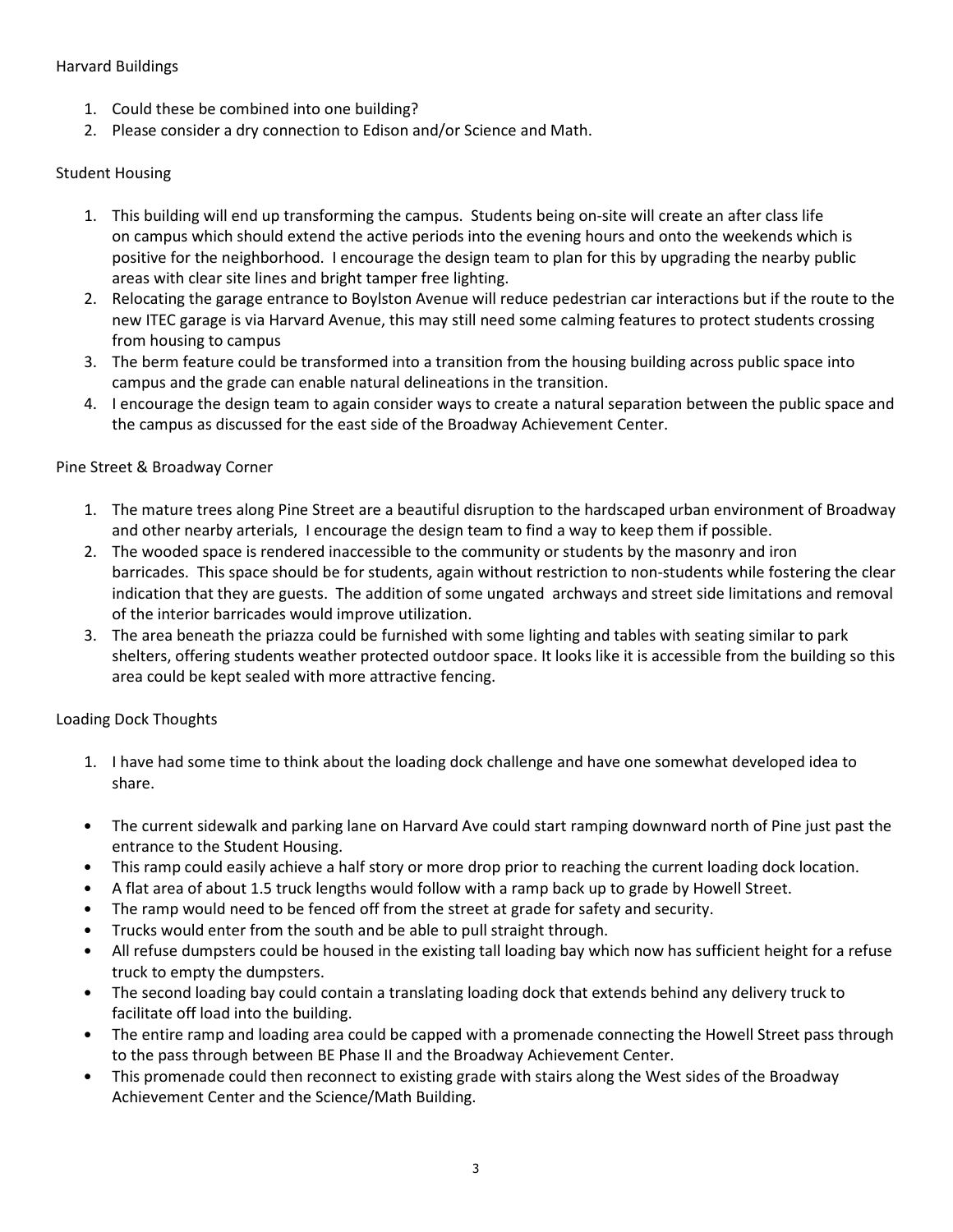• This idea replaces the pedestrian right of way at grade on the east side of Harvard Avenue with a modestly elevated promenade for about two blocks. It also presumes that the disabled parking spaces are moved to either the ITEC garage (preferable) or the garage under Student Housing.

That's all I've got Maureen. Thanks again for the opportunity.

John Eickelberg Seattle, WA USA

--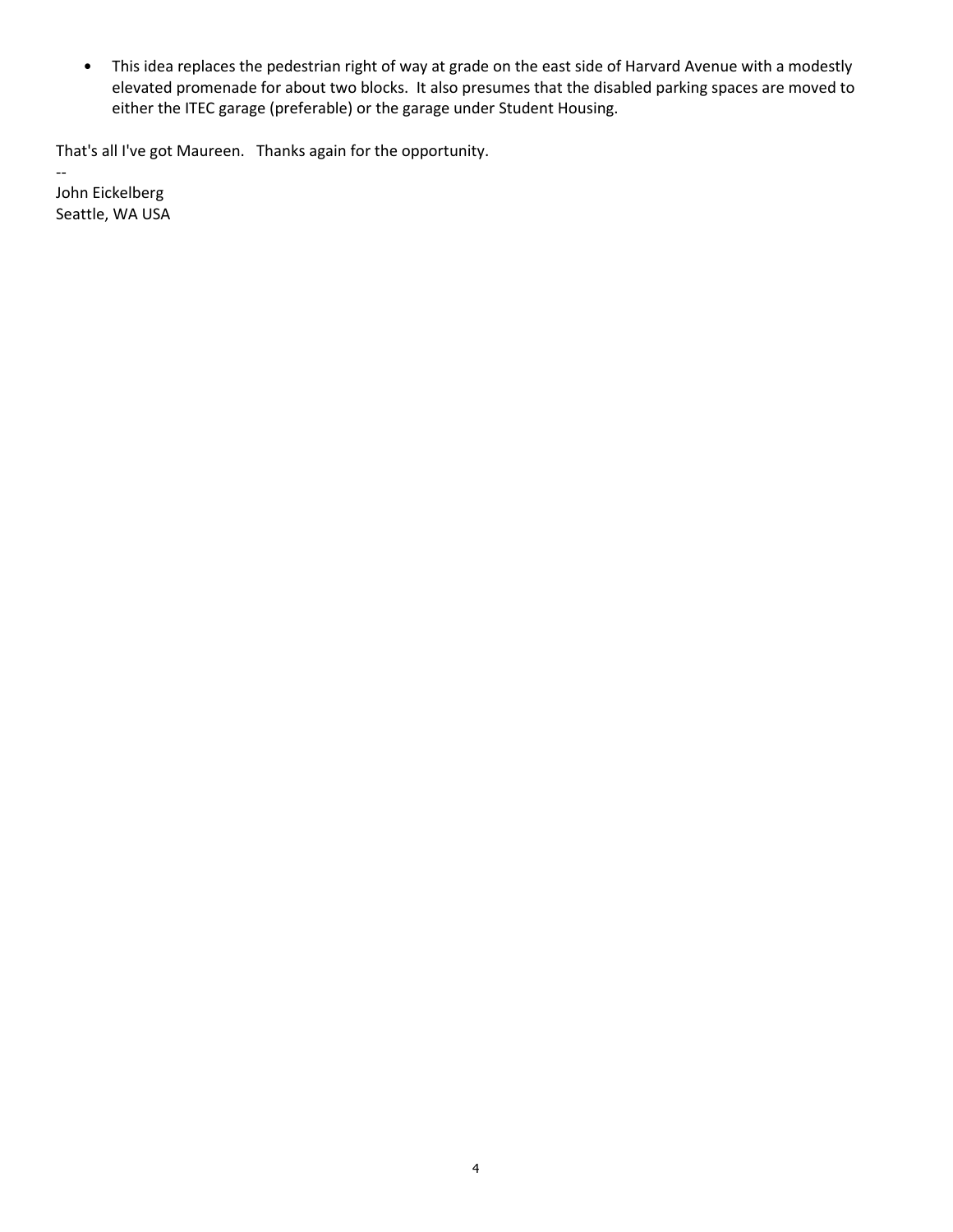## Sheehan, Maureen

| From:    | Codysadis <codysadis@comcast.net></codysadis@comcast.net> |
|----------|-----------------------------------------------------------|
| Sent:    | Tuesday, November 10, 2020 3:04 PM                        |
| To:      | Sheehan, Maureen                                          |
| Subject: | Comments for CAC Meeting 11/16/20 SCC Master Plan         |

CAUTION: External Email

Attn: Maureen Sheehan, City of Seattle Re: Comments on SCC Master Plan Revisions for the CAC Meeting 11/16/20

We are unable to attend the CAC virtual meeting on Mon. 11/16/20 to learn more about proposed revisions to the SCC Major Institutional Master Plan. Please read my comments and include them in the record of the meeting, for community input to be submitted to the project architects and planners, and the City deciders.

#### Comments of Harriett Cody & Harvey Sadis, Central Seattle Residents, regular users of the SCC Campus, especially outdoor open spaces for use by the general public:

1. Please send us a copy of the Draft Concept Plan for SCC Major Institutional Master Plan revisions.

2. Please add our names & email address to your circulation list for all notices of future meetings, virtual or otherwise, relating to this ongoing project -- which will include copies of all plan revisions, as they evolve, and decisions are scheduled to be made.

Comments about revisions in open spaces on the SCC campus: Public use of the SCC campus, especially on both sides of Broadway, between Pine Street & Howell Street, are heavy. The current design of these open spaces, particularly on the NW corner of Broadway & Pine, especially the large open corner in front of and to the south of Broadway Performance Hall, is inadequate for public use. Especially during increased public protests and demonstrations during the past six months, mostly centered in this dense Capitol Hill area, between SCC and Cal Anderson Park, the insufficiency of this open space on SCC campus is obvious.

The primary needs for accessible public spaces in this corridor and on the SCC campus, especially west of Broadway, are the following:

(a) Large open, flat space -- which would involve removal or re-configuration/relocation of stairways in this area, so that accessibility from the current SCC brick plaza south to Pine is increased.

(b) Removal of the large "hardscape" barriers (walls, etc.) which current "step down" from the brick plaza to Pine - which decrease accessibility in this space, and which divide up the large grassy area into spaces which do not allow for free flow of circulation in this open space.

(c) Consideration of installation of open fixed tables (?picnic tables?), probably a small number, where students and public cold sit and eat outside.

(d) Think about this open space as being more suitable for students and public eating outside, in general, in addition to the idea of possible tables. The COVID pandemic has made the need for more functional **outdoor** spaces apparent -where people can distance themselves from each other, and eat/study/sit outdoors in open air, to maximize safety.